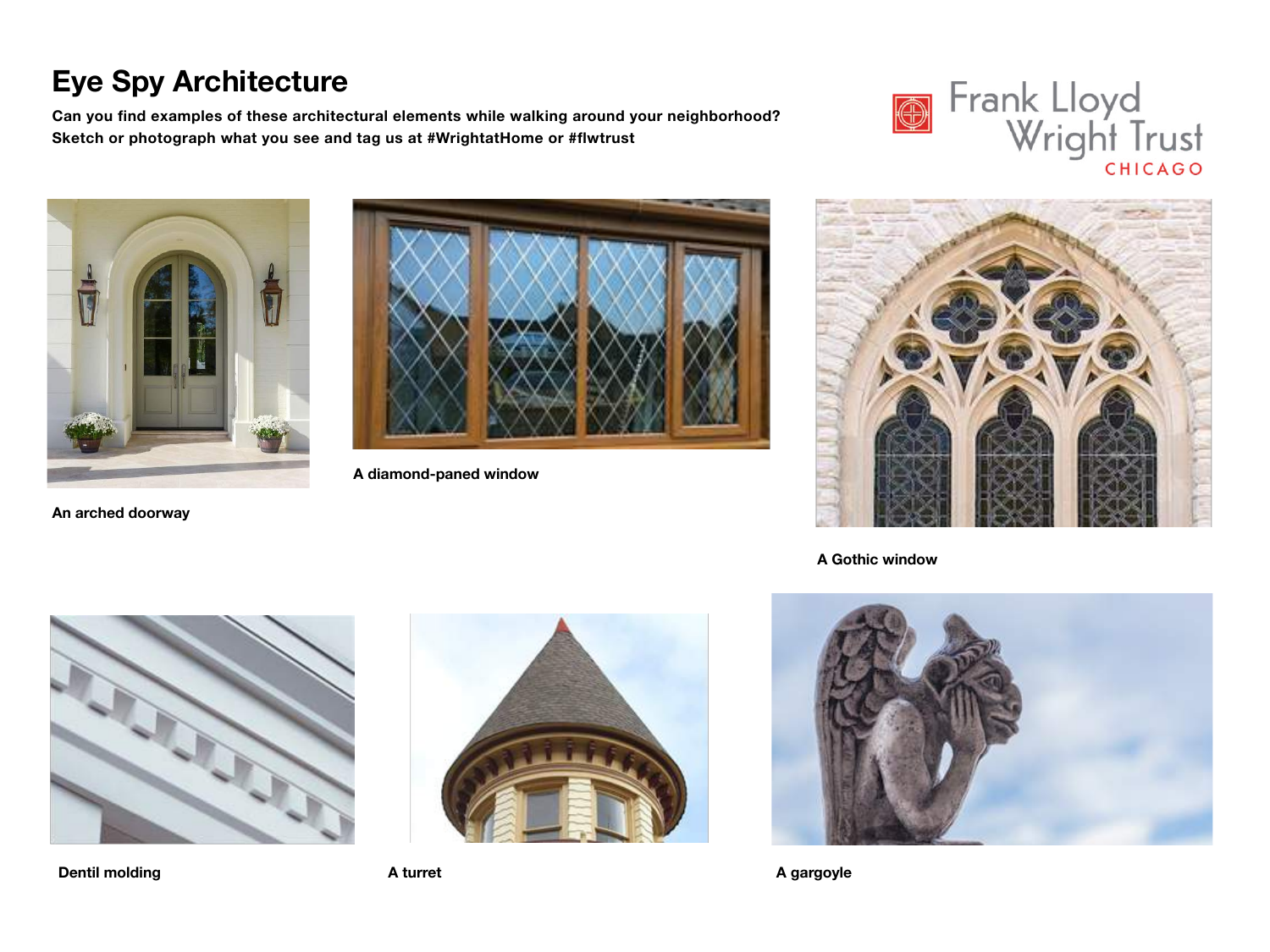

**A balcony**



**A dormer window**



**An irregular roof**



**A corbel**





**An ionic column**